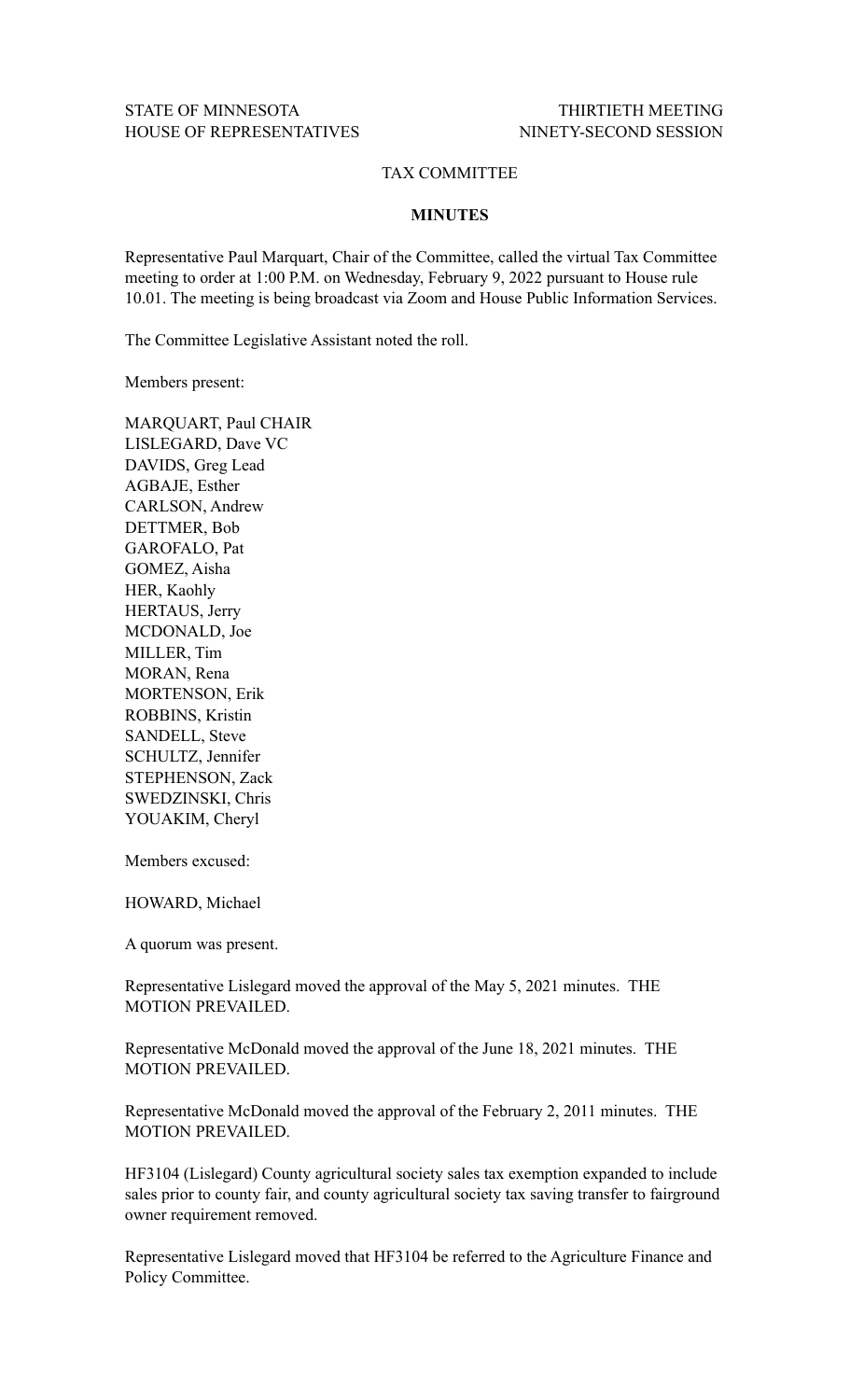Providing testimony:

## Andrew Duerr, MN Association of County Fairs Tiffany Gustin, Executive Secretary, MN Federation of County Fairs

| <b>MEMBERS</b>              | <b>AYE</b>   | <b>NAY</b> | <b>ABSTAIN</b> | <b>EXCUSED</b> |
|-----------------------------|--------------|------------|----------------|----------------|
| <b>MARQUART, Paul CHAIR</b> | $\mathbf{X}$ |            |                |                |
| <b>LISLEGARD, Dave VC</b>   | $\mathbf{X}$ |            |                |                |
| <b>DAVIDS, Greg Lead</b>    | $\mathbf{X}$ |            |                |                |
| <b>AGBAJE, Esther</b>       | $\mathbf{X}$ |            |                |                |
| <b>CARLSON, Andrew</b>      | $\mathbf{X}$ |            |                |                |
| <b>DETTMER, Bob</b>         |              |            |                | X              |
| <b>GAROFALO, Pat</b>        | $\mathbf{X}$ |            |                |                |
| <b>GOMEZ, Aisha</b>         | $\mathbf{X}$ |            |                |                |
| <b>HER, Kaohly</b>          | $\mathbf{X}$ |            |                |                |
| <b>HERTAUS, Jerry</b>       | $\mathbf{X}$ |            |                |                |
| <b>HOWARD, Michael</b>      |              |            |                | $\mathbf X$    |
| <b>MCDONALD, Joe</b>        | $\mathbf{X}$ |            |                |                |
| <b>MILLER, Tim</b>          | $\mathbf{X}$ |            |                |                |
| <b>MORAN</b> , Rena         | $\mathbf{X}$ |            |                |                |
| <b>MORTENSON, Erik</b>      | $\mathbf{X}$ |            |                |                |
| <b>ROBBINS, Kristin</b>     | $\mathbf{X}$ |            |                |                |
| <b>SANDELL, Steve</b>       | $\mathbf{X}$ |            |                |                |
| <b>SCHULTZ, Jennifer</b>    | $\mathbf{X}$ |            |                |                |
| <b>STEPHENSON, Zack</b>     | X            |            |                |                |
| <b>SWEDZINSKI, Chris</b>    | $\mathbf{X}$ |            |                |                |
| YOUAKIM, Cheryl             | $\mathbf{X}$ |            |                |                |
|                             |              |            |                |                |
| <b>TOTAL</b>                | 19           |            |                | $\overline{2}$ |
|                             |              |            |                |                |

On a vote of 19 AYES and 2 EXCUSED THE MOTION PREVAILED.

HF2756 (Drazkowski) Mazeppa; construction material sales tax exemption extended for properties destroyed by fire.

Representative Lislegard moved that HF2756 be laid over for possible inclusion in an omnibus bill.

Providing testimony: Chris Hagfors, Mayor of Mazeppa John Bencher, former Mayor of Mazeppa Karl Nahrgang, Mazeppa City Administrator